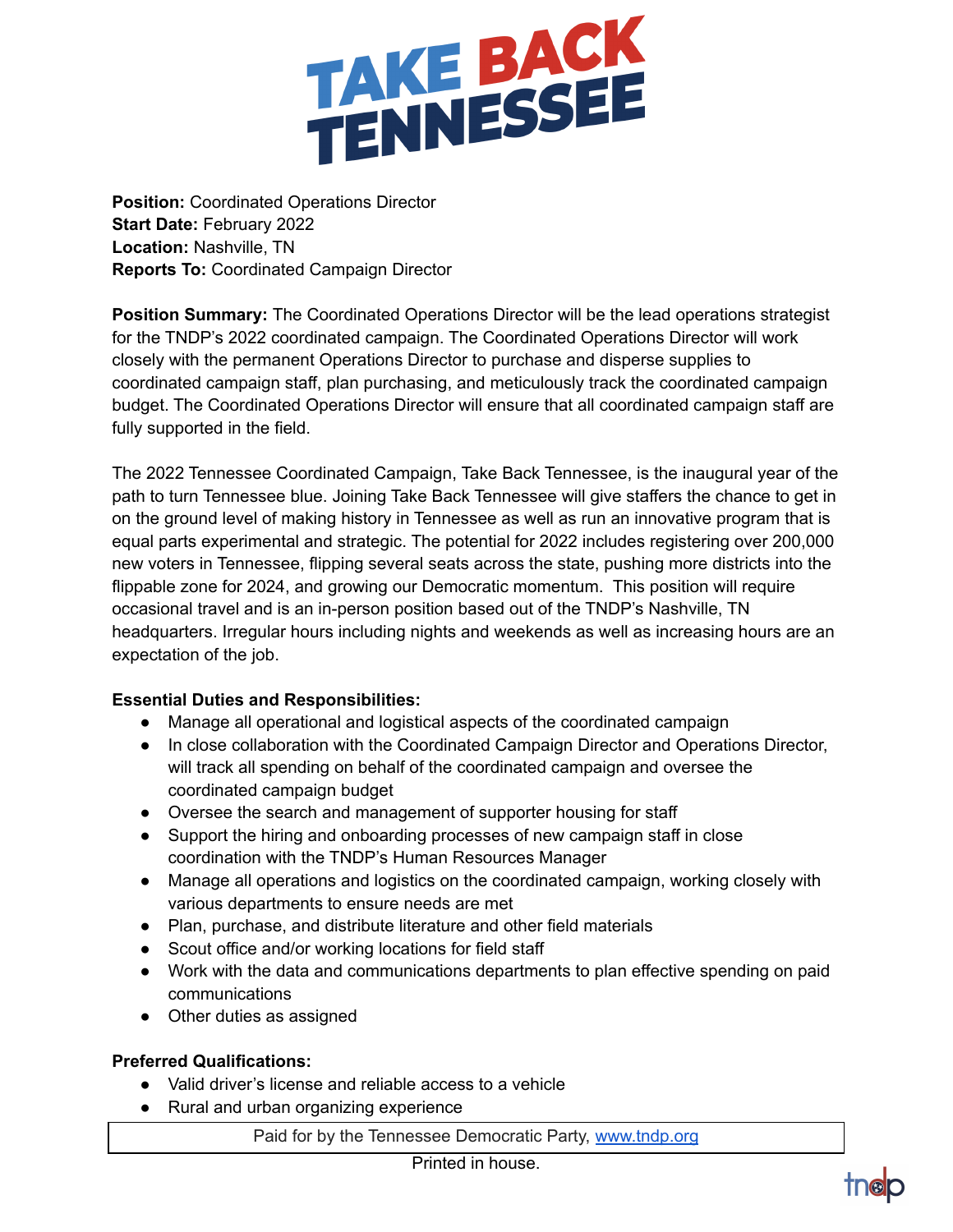

● Experience participating in mail, paid digital, and other paid communications campaigns

## **Required Qualifications:**

- 3+ years of political campaign experience
- 2+ years of campaign operations experience, with previous statewide/coordinated campaign operations experience strongly preferred
- Prior budgetary experience
- Experience managing paid staff
- Experience in political organizing
- Comfortable with technology and learning new tech systems
- Strong computer skills
- Solutions-oriented, creative, and flexible every day will look different, and it's important to have a positive attitude, be a team player, and find creative solutions
- Excellent written and verbal communication skills
- Ability to communicate clearly and proactively both with staff and with external partners
- Ability to manage multiple projects independently and navigate competing priorities
- Possess a sharp and critical eye for detail
- Resilient, resourceful, and adaptive to priority shifts and change (big and small)
- Have experience working in a fast-paced environment, managing multiple projects at the same time while meeting tight deadlines
- Highly communicative responsive to internal and external requests, emails, and calls, within reason
- Values and prioritizes diversity, equity, and inclusion and enjoys working with people of diverse backgrounds and cultures
- Believes in and lives out the TNDP's and DNC's mission and values

**Salary and Benefits:** This is a full-time, contracted position through November 15, 2022. This position pays \$3,500-\$5,000 per month. Benefits include 100% employer coverage of medical and dental insurance as well as mileage reimbursements and 1 week plus 1 days of PTO gained per month. Staff may not use time off on blackout dates, and applicants are encouraged to inquire about blackout dates and work schedules during the interview process.

**To Apply:** Email a current resume to [jobs@tndp.org](mailto:jobs@tndp.org). Include the subject line "Coordinated Operations Director." In the body of the email, tell us your anticipated start date and why you want to come Take Back Tennessee in 3 sentences or less.

The Tennessee Democratic Party (TNDP), is committed to diversity among its staff, and recognizes that its continued success requires the highest commitment to obtaining and retaining a diverse staff that provides the best quality services to supporters and constituents. The TNDP is an equal opportunity employer and it is our policy to recruit, hire, train, promote and administer any and all personnel actions without regard to sex, race, age, color, creed,

Paid for by the Tennessee Democratic Party, [www.tndp.org](http://www.tndp.org/)